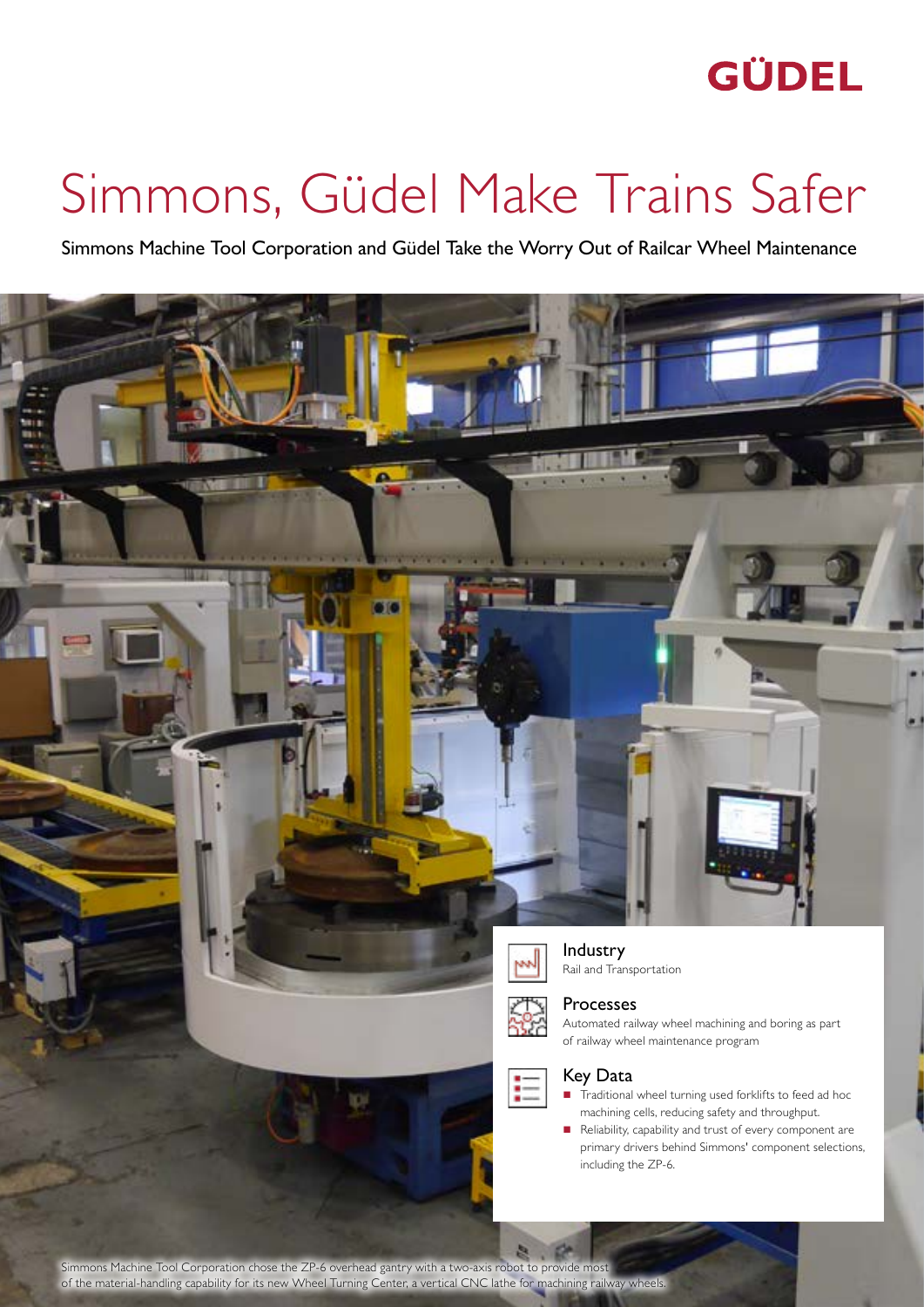

Figure 1: Wheel sets requiring machining are placed onto a conveyor and transported into the machine cell. To accomplish this task, each individual wheel is picked by a vertical lift system from Güdel. The system consists of a ZP-6 overhead gantry with a two-axis robot that has a Simmons specialized gripper to handle the heavy wheels. The system transfers the wheels to the Wheel Turning Center.

## Simmons Machine Tool Corporation and Güdel Take the Worry Out of Railcar Wheel Maintenance Güdel Technology

If you have ever ridden a train, or even driven near any of the 140,000 miles of track in the United States, you are probably familiar with several sounds that are important to Simmons Machine Tool Corporation. The first is the repetitive "thud" of a flat spot on a 900-pound railcar wheel. The next is the "squeal" of an out-of-round wheel. There is one sound that no ever wants to hear: the crash of derailment from a worn wheel going off the rails.

Since 1910, Simmons Machine Tool Corporation has manufactured innovative machine tools, measuring machines and automation systems, with the last several decades focused on railway wheel-set maintenance and production. So when Simmons started the design for its new Wheel Turning Center (WTC), a vertical CNC lathe for the boring and machining of railway wheels, it had two goals in mind: design a system that maximizes safety of both the railway and machine operators, and boost the productivity that can cause delays in railway wheel repair.

#### The Wheel Goes Round

Maintenance of railway wheel sets

represents a significant cost faced by train operators, since when the wheels of railway cars have been used for extended periods, they are subject to wear, most noticeably in the flange and tread areas. This wear can make for less efficient operation and can even result in derailments. Automation thus plays a critical role in both the measurement and maintenance of railway wheel sets.

As worn wheel sets enter a railway wheel maintenance facility, the end caps and bearings are first manually inspected and removed. Serial numbers for each wheelset component are then entered into a supervisory control and data acquisition (SCADA) system. A measurement machine qualifies the parameters of the worn wheel set, and based on that data, the wheel set is either reprofiled or condemned.

If the wheel is beyond the tolerances set by the Association of American Railroads, the wheel is removed from the axle and then scrapped. A new wheel will then be required. To ensure a precise interference fit with the wheel and axle, the wheel's center hole must be machined (bored)

- ZP-6 Overhead Gantry with Two-axis Robot
- High-Performance Planetary Gearboxes